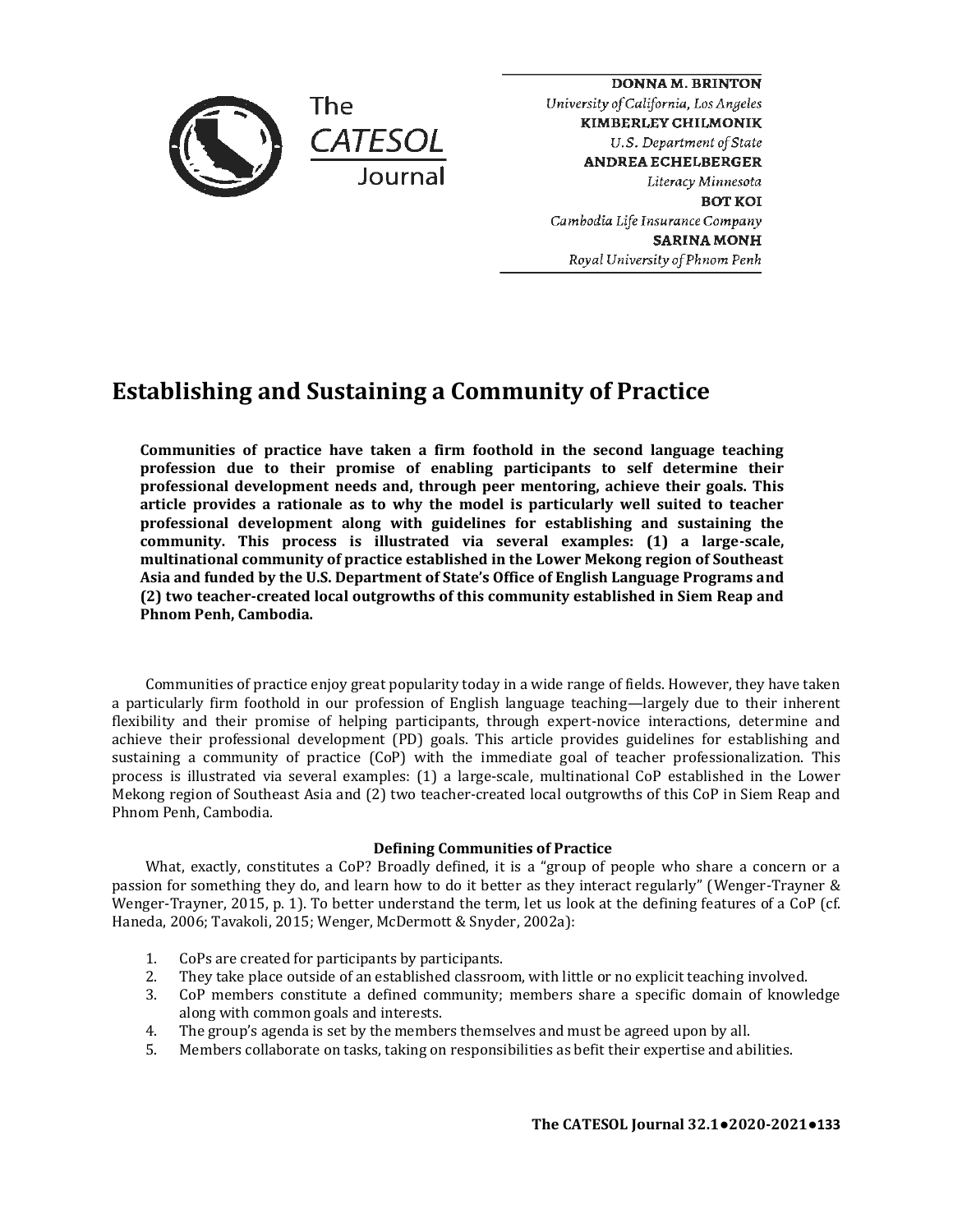- 6. Under apprentice-like conditions, less experienced members benefit from guidance provided by more experienced group members.
- 7. Over time, as less experienced members gain expertise, they take on the role of expert and in turn begin mentoring the group's incoming members.

Membership in a CoP offers distinct advantages over other forms of PD. For one, as noted by Haneda (2006), learners benefit from the group negotiations of meaning that occur as an outgrowth of discussions on achieving the community's goals. A second advantage includes the fact that meetings can convene either faceto-face or online, thus allowing a wider range of membership across regions or even national boundaries. Finally, the CoP's supportive environment encourages members to honestly reflect on their own strengths and weaknesses, enabling them to more readily request and accept assistance from experienced mentees in the group.

# **A Large-Scale Multinational CoP**

The Professional Communication Skills for Leaders (PCSL) project was a 5-year endeavor that took place in the Lower Mekong countries of Cambodia, Laos, Myanmar, Thailand, and Vietnam from 2012-2017. Sponsored by the U.S. Department of State's Office of English Language Programs, the project's overarching goal was to increase mid- to upper-level ministry officials' use of professional English for participation in regional partnerships, meetings, and conferences. English Language (EL) Fellows and Specialists worked in conjunction with teachers and program administrators from the Lower Mekong countries to create the PCSL curriculum and host seminars that developed the presentation, networking, and professional writing skills of participating officials.

Within the first few years of the project, stakeholders concluded that the focus of the project would need to be expanded in order to increase its impact and sustainability beyond its final year. For the reasons outlined above, the CoP model was selected with the EL Fellows and regional co-teachers acting as mentors to a cohort of five to eight local teachers in each of the Lower Mekong countries. During years four and five of the PCSL project, the members of the CoP engaged in a variety of PD activities including: co-teaching seminars with their mentors; completing an action research project; presenting at regional conferences; and organizing presentation skills workshops for local schools and universities. When the project was completed in 2017, CoP members had conducted forty-one independent workshops in the five Lower Mekong countries and had reached an audience of over 1,800 Lower Mekong teachers and students.

## **Local CoPs in Cambodia**

Inspired by their participation in the Lower Mekong Initiative CoP, several Cambodian EL teachers opted to create locally-based CoPs to serve their own teaching communities. As a result of this decision, and with the assistance of locally situated EL Fellows, two Cambodian CoPs were formed—one in Phnom Penh hosted by the Institute of Foreign Languages, Royal University of Phnom Penh and one in Siem Reap.

## *The Institute of Foreign Languages CoP*

In 2016, during the last year of the Lower Mekong Initiative PCSL, several members of the Institute of Foreign Languages in Phnom Penh worked together to form an institutionally-based CoP to serve the local teachers. Founding members of the Institute of Foreign Languages CoP included the Head of the Department of English, a lecturer from the institute, and the local EL Fellow. The aim of this CoP was (1) to support the Institute's lecturers and MA TESOL students who serve as teachers of English at local EL schools and (2) to enable members to share teaching activities and solutions to classroom problems. Initially begun with 5-10 participants attending regularly-scheduled meetings, the Institute of Foreign Languages CoP grew rapidly in membership, eventually reaching its current size of 291 members from various provinces and countries.

Following the departure in 2017 of the U.S. State Department-sponsored EL Fellow, the Institute of Foreign Languages CoP was left in the hands of the locals, who followed the existing structures established in the first year of the venture. After two years of regular monthly meetings and support from school authorities (in particular from the Institute of Foreign Languages Head of Department), the CoP today has a fullydeveloped, unique vision and a stable structure of core members, coordinators, facilitators, and note-takers. It also has its own planned schedules and activities for each academic year that are agreed upon by the membership at the beginning of each academic year. In Wenger's (1998) terms, the Institute of Foreign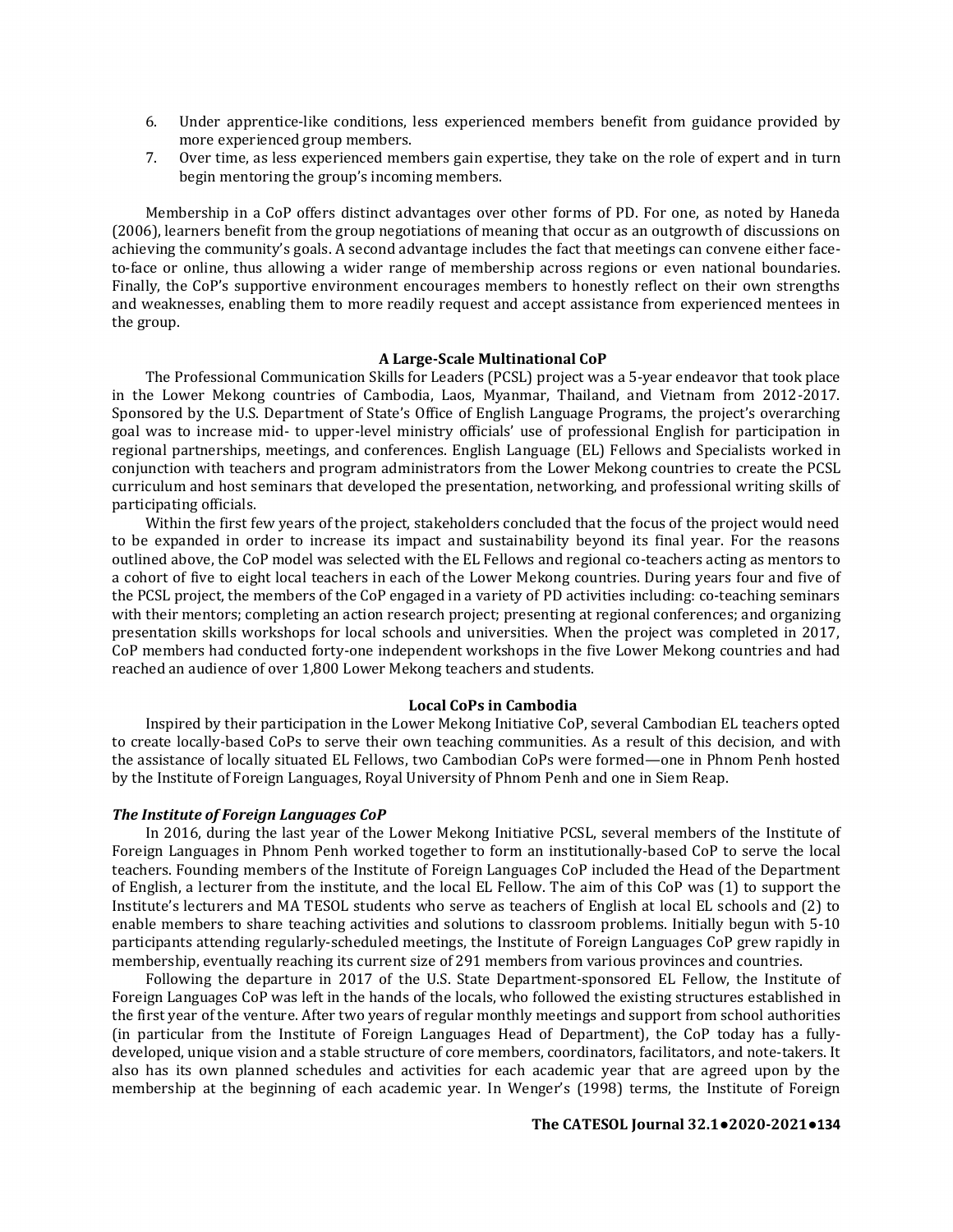Languages CoP has reached maturity, with its members having a sense of belonging and a willingness to showcase their knowledge to others. Moreover, with this maturity, the CoP has received support from a donor agency—in this case, the U.S. Embassy—to send its members to attend conference events held in four Cambodian provinces, allowing these members to showcase their research and share their teaching experiences with other EL teachers in the provinces.

In addition to the regular Institute of Foreign Languages CoP face-to-face meetings, an e-community has been created using a Facebook group as a communication platform. Currently serving a core and peripheral membership of 1,651 individuals, the main purpose of this platform is to support the group's members in the following ways:<br>1. Facilita

- 1. Facilitate the sharing of knowledge and information: Since the face-to-face meetings are subject to change according to the availability of the lead facilitators, the Facebook group serves the function of announcing meeting dates, agendas, and member responsibilities. It also allows members to share links to online reading materials, upcoming conferences, and scholarship information.
- 2. House collections of materials: This includes the PowerPoint slides used in the meetings, recommended readings, meeting notes, and the photos of meeting activities.
- 3. Showcase members' achievements: These typically describe their successful implementation of classroom activities with their students.
- 4. Troubleshoot problems: The platform provides a discussion venue for classroom issues posted by the members.

Aside from its e-presence, the Institute of Foreign Languages CoP interacts with other local CoPs that share a similar focus on the PD of English language teachers in Cambodia. Its most direct contact is the Siem Reap CoP (see below), with which it collaborates. This collaboration and sharing of common knowledge helps members of both CoPs strive harder to upgrade their knowledge and to avoid burnout.

## *The Siem Reap CoP*

The 12 founding members of the Siem Reap CoP met initially in 2018 to brainstorm their vision, mission, core values, and common goals. In order to achieve their vision of sustainable programming that promotes the quality of local EL teaching and learning, they arranged monthly meetings and trainings, with members volunteering to take turns hosting and determining training topics beneficial to all members. Table 1 (Heng, 2019) provides the CoP mission statement as formulated by the founding members:

## **Table 1 Mission Statement of the Siem Reap CoP**

**Vision:** Sustainable programming that promotes the quality of English language teaching and learning in Siem Reap, Cambodia

**Mission:** To build and develop a network of English teachers in order to share techniques, methods, and ideas through seminars, workshops and exchanges with local, national, and international members

**Values:** Solidarity, life-long learning, and mutual sharing for professional development

**Goal:** Create a community of sharing, and learning within the inclusive development; everyone is happy with a sustainable, knowledgeable, and harmonious society

Although at the outset only a few teachers participated, once news of the CoP spread membership began to blossom and a sense of momentum established itself. Soon thereafter, with funding secured from the U.S. Embassy in Phnom Penh and with the assistance of a local EL Fellow, the CoP reached out to teachers in rural areas outside of Siem Reap City as well as to other provinces. Embracing the notion of "sharing is caring," the fourteen founding members organized events for the new members to share their common practices and experiences.

Due to the ensuing exponential growth of interest in the CoP, several closed Facebook groups were established to maintain communication among members. Two of these groups serve members in Siem Reap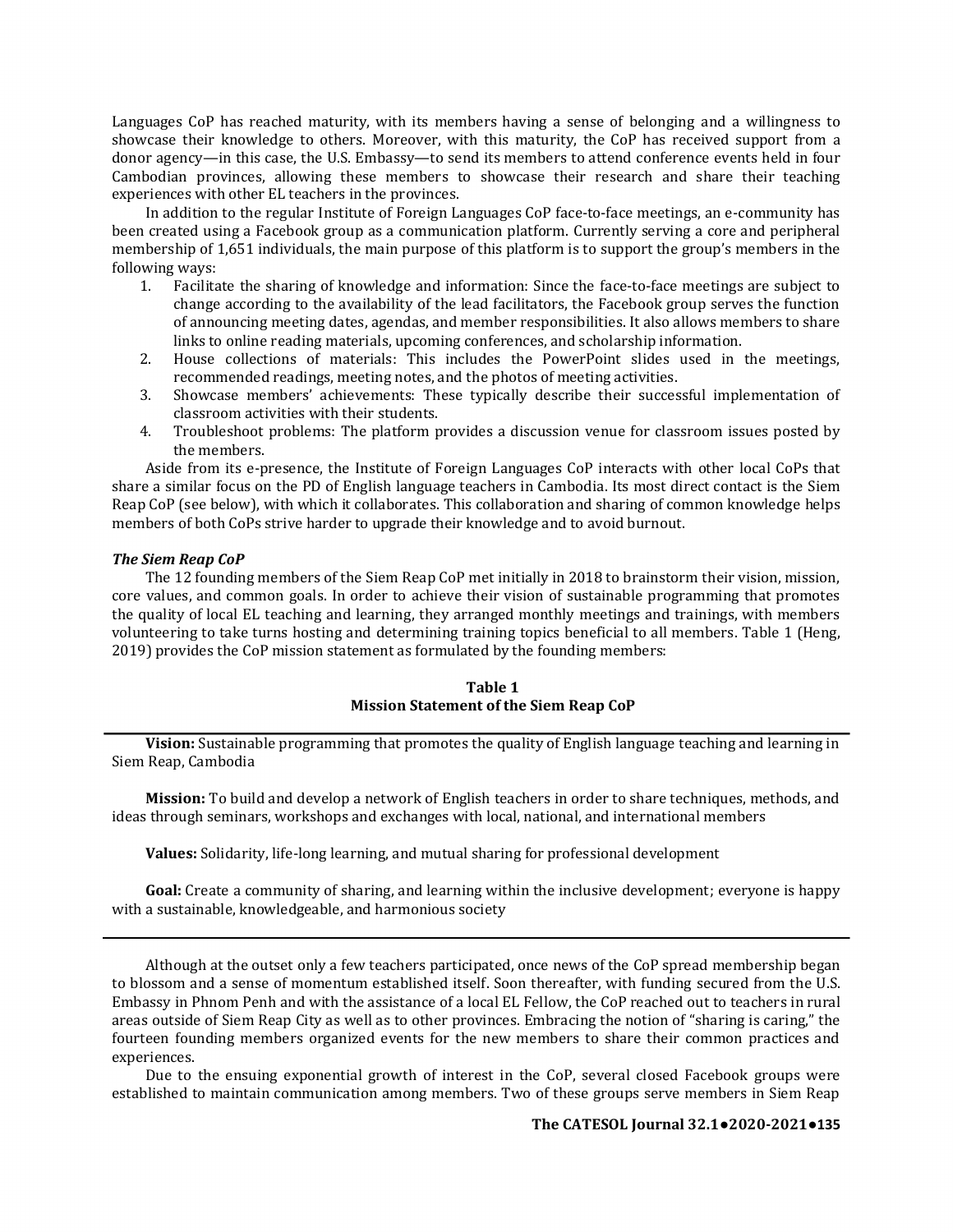(one dedicated to collaborating with the Institute of Foreign Languages CoP and one serving public school teachers in the province) while the others serve members in the provinces of Battambang, Kampot, and Kampong Cham. One of the CoP's main events is EdCamp Cambodia, an innovative "unconference" that is designed to create a participant-driven day of PD. Participants register to join the event using Google Forms, sharing topics of potential interest. These are then noted by the EdCamp's volunteer team, who organize the conference schedule accordingly. In lieu of official presenters, the conference consists of facilitators who lead the group discussions in the various breakout sessions. It is the participants who decide what the day will look like. Over the course of the day, they have the opportunity to attend four to five sessions. The rule of the conference is to "vote with your feet." Thus if participants do not find a session useful, they are free to walk out and attend another one.

The first of the EdCamp events was hosted in Siem Reap in 2017. Before the end of 2018, CoP members had set up a second EdCamp in Battambang, soon to be followed by additional EdCamp events in other locations. Participants in these EdCamp events included not only teachers from state schools but also those associated with non-governmental organizations and those working in private language schools. Table 2 (B. Koi, personal communication, June 26, 2020) provides details on the EdCamp events held to date in Cambodia.

| <b>EdCamp Dates</b> | Location                   | Total # of Participants |
|---------------------|----------------------------|-------------------------|
| June 11, 2017       | Siem Reap                  | 120                     |
| November 11, 2018   | Battambang                 | 126                     |
| January 6, 2019     | Kampot                     | 90                      |
| March 10, 2019      | Kampong Cham               | 81                      |
| June 2, 2019        | Siem Reap                  | 127                     |
| November 24, 2019   | Battambang                 | 125                     |
| January 12, 2020    | Kampot                     | 75                      |
| June 21, 2020       | Virtual EdCamp (Siem Reap) | 67                      |

**Table 2 EdCamp Activities in Cambodia to Date**

Despite the uncontested success of EdCamp, several challenges remain. First, because of limited time available on the part of the organizers and volunteers, certain implementation issues have surfaced regarding its setup and smooth operation. Since the format is a very new thing for Cambodian teachers, there are still many who remain skeptical of the benefits of joining the forum. Some participants attending EdCamp events mistakenly expect to have expert speakers or presenters leading the discussion in the discussion rooms. Additionally, the facilitation skills of the volunteers during the discussion sessions are still very limited. With time and mentoring, it is hoped that these skills will develop. Finally, English teachers in the rural areas of Cambodia have not always been privy to information about the EdCamp dates and locations—nor are they always aware of the benefits these events offer them as EL teachers. It should be noted that one important change to the EdCamp format was made in an effort to adapt it to the local context: It was decided to allow a formal plenary presentation by a knowledgeable expert in the field at each EdCamp event. The purpose behind this decision was to introduce teachers from the provinces, most of whom have little exposure to current teaching trends, to topics of current interest in the field.

## **Creating and Sustaining a CoP**

The above examples of the Lower Mekong Initiative CoP and the two Cambodian CoPs showcase the model being implemented in vastly different settings and under very different logistical circumstances. In the case of the Lower Mekong Initiative CoP, U.S. government resources and expertise figured prominently in its creation as well as in its purpose, direction, leadership, and even its membership. The two Cambodia-based CoPs, on the other hand, were entities created by local initiative and allowed to grow and thrive organically based on interest shown by the resident teaching community. In the following sections, we explore reasons why EL teachers should consider starting their own CoP, how they can go about creating one, and once established, how they can sustain it.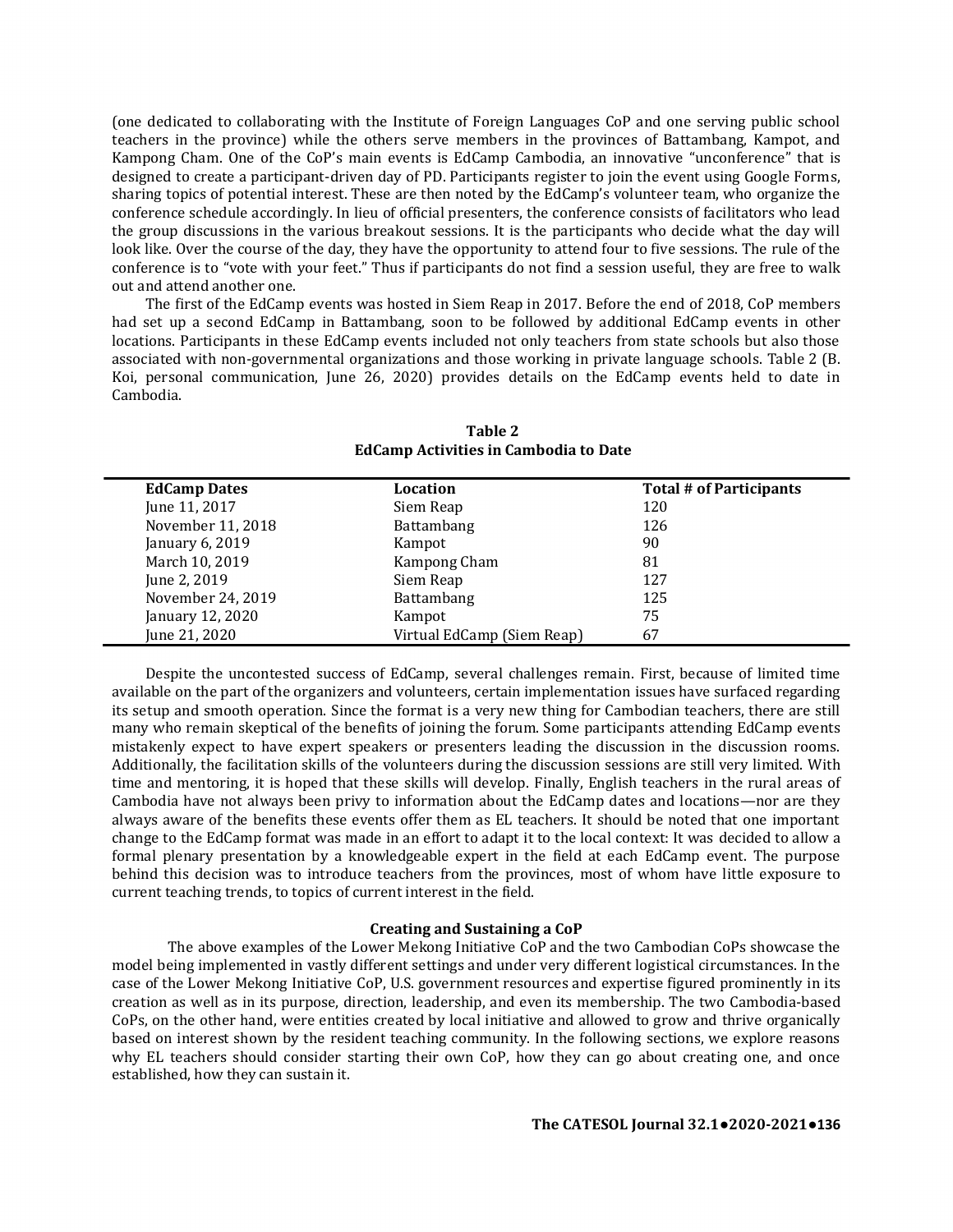## *Why Start a CoP*

Many teachers believe that the best PD happens through hands-on experience in their own classroom (Tavakoli, 2015); hence they may not always see the relevance of organized PD opportunities. The CoP model embraces teachers' needs and amplifies their personal expertise, allowing members to directly influence the focus and outcomes of the PD experience. This is in stark contrast to more traditional models of PD, which often require teachers to piece together conferences, webinars or online courses, journal articles, and videos that reflect the reality of their own classrooms.

In particular, the collaborative blend of experienced and novice teachers in a CoP is beneficial in fostering a learning community and in helping individual teachers navigate the PD opportunity. Experienced teachers can provide the initial leadership needed to form the CoP, and, as novice teachers gain experience, they can sustain the model in turn by mentoring new teachers who join. These encounters are valuable for experienced and novice teachers alike: Experienced teachers have the opportunity to function as mentors and leaders while novice teachers have someone to turn to as questions arise. Here, one of the members of the Institute of Foreign Languages CoP who was mentored in her action research by a senior colleague articulates the benefit of working with an experienced teacher:

It [CoP] promotes professional growth… The teacher is the researcher. I am the one who knows what is happening in the classroom and should be changed for the better. It [CoP] promotes collaboration because in order to conduct the research, I need to work with my students. More than that, I also work with my mentor for feedback and comments. (M. Kheng, personal communication, February 8, 2019)

A well-designed and implemented CoP breaks down the boundaries between individual and organized group PD, yet it does not require that English language teaching practitioners wholly abandon familiar methods of individual reflection in favor of group learning. Within a CoP, the individual cognitive processes are an essential element of the practice; the social interaction and collaboration derive from co-creating a repertoire of teaching tools that all members of the group can access. These include classroom experiences, resources, stories, and techniques that members bring with them to share with their fellow participants (Patton & Parker, 2017). As well, participation in a CoP provides ongoing and flexible opportunities for growth and development within an intentional teacher community, where the classroom experiences of teachers and teacher educators provide a wealth of material on which to reflect, while also creating a collective energy resulting in sustained learning.

Teaching has traditionally been seen as an isolated practice, with individual teachers leading their own classes, having little time for dialogue about teaching practices (Hadar & Brody, 2010). This can leave teachers feeling isolated and alone—feelings that are not necessarily alleviated by traditional PD opportunities. Perhaps the most obvious benefit of joining a CoP, as noted by a core member of the Institute of Foreign Languages CoP, is the immediate one of socializing and forming bonds with others in the profession: "We can sometimes share other topics besides teaching. And we hang out sometimes…it goes beyond working relationship. We become more and more like friends."

Ultimately, the CoP model seeks to break down the metaphorical walls between classrooms; teachers come together with their shared interest, and the community is formed through interaction in purposeful discussions around teaching practices and engagement in activities. This flexibility and emphasis on individual experience combined with community learning makes the CoP model an ideal PD choice for EL practitioners from a variety of backgrounds. Creativity can flourish when teachers with vastly different approaches, teaching techniques, and resources have the opportunity to connect with one another.

## *How to Create a CoP*

Due to the highly contextualized and self-directed nature of CoPs, creating and sustaining one should be considered an art and not a science. The following suggested steps or stages of development should thus be viewed as flexible guidelines rather than hard and fast rules.

According to Wenger (1998), CoPs pass through five developmental stages, beginning with the *potential* for community formation (where individuals discover mutual interests and motivations), and progressing next to the launching or *coalescing* stage where the community is formed and members begin to design learning activities. The next phase is that of *maturing*, wherein a clear sense of communal identity emerges, standards are established, and intentional actions are undertaken to close gaps in knowledge. Following this phase is one of *stewardship*. In this phase the community learns to deal with growth and the resulting changes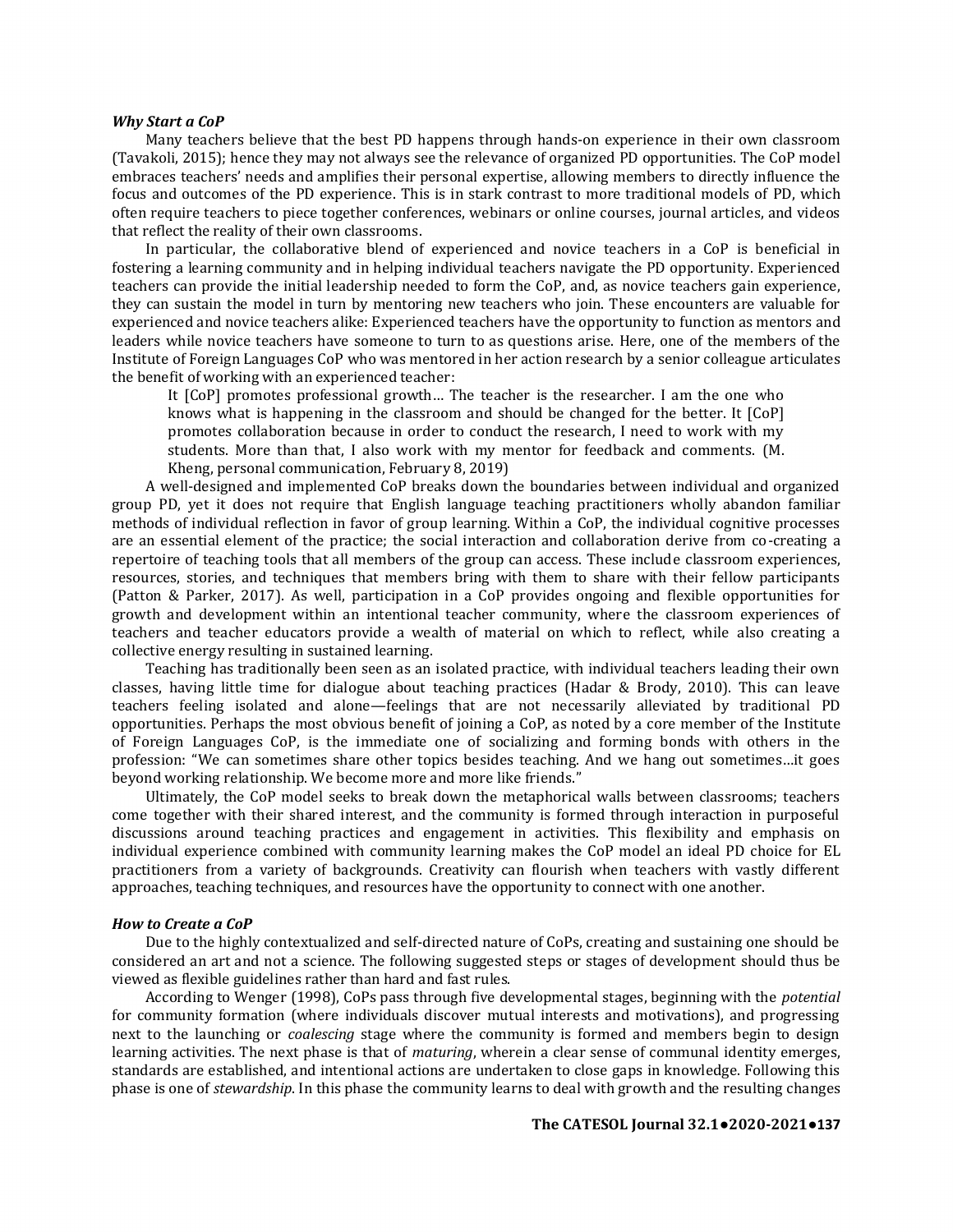in membership and leadership; it also expands its domain of influence, sharpens its focus, and addresses the need for new sources of energy and expertise. Finally, in the *transformation* phase members recognize that the community has outlived its useful purpose and move on to other more relevant pursuits. Figure 1 summarizes these five stages. Below we examine each stage in detail.



*Figure 1.* The five developmental stages of a CoP (based on Wenger, 1998).

**Potential.** An important initial step is to assess interest in creating a CoP and to gather support among teachers wanting to join. When it comes to recruiting members, informal conversations with colleagues or people in your professional network can be a quick and effective way to gauge overall interest and to organize a group of highly motivated core members to continue to gather support. However, in some contexts, it might be appropriate to first seek permission from the principal, dean, or supervising official before forming a CoP, especially if meetings will take place on campus. To encourage "buy-in" from senior leadership, core members should be prepared to define the benefits of a CoP to stakeholders and to explain how a CoP can advance strategic institutional goals.

Based on our experience with the PCSL and Institute of Foreign Languages CoPs, we suggest beginning by interviewing teachers in one's local network and by asking colleagues to nominate potential members. During the initial interview with prospective CoP members, we explained expectations for participation and outlined the benefits of membership. This helped to engage participants and keep them motivated. We also used the promise of free books to attract and maintain members.

Another essential step in this stage is to develop a needs assessment to gauge members' professional interests and needs. This assessment can be conducted through surveys, casual discussions with interested colleagues, and/or formal interviews with stakeholders. The needs assessment should include questions that will reveal teachers' professional interests, current gaps in knowledge, areas of expertise, opinions on instructional policies, preferred leadership structure for the CoP, attitudes toward collaborating with their colleagues, and ability to commit to the CoP. A thorough needs assessment can assist the core members in identifying and prioritizing the community members' interests and needs; this, in turn, will steer the direction of the CoP.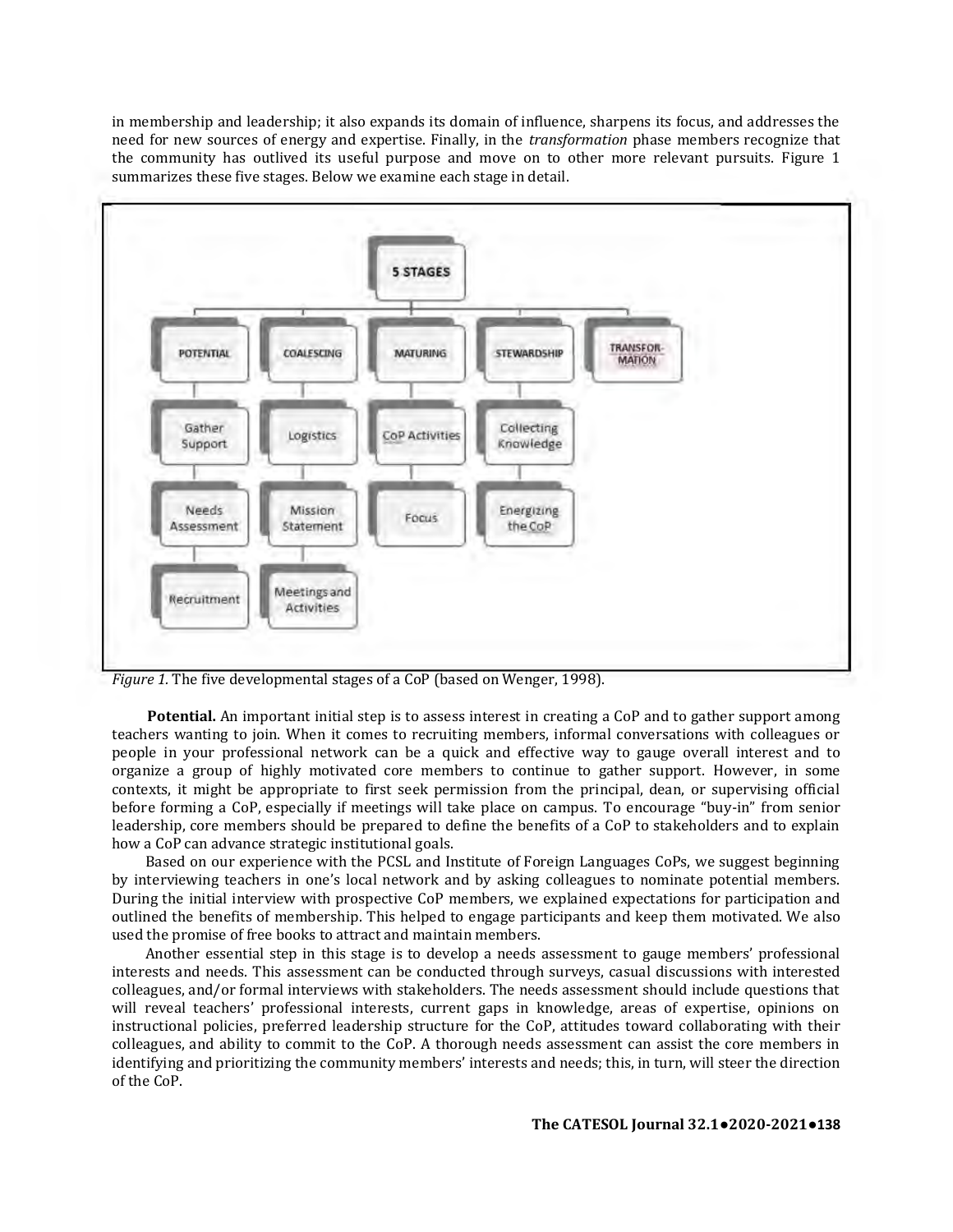For the PCSL CoP, we created a needs assessment survey that was completed during our initial orientation meeting. Designed to ascertain members' PD interests, wants, and needs, the survey results were used to organize the CoP workshops. We conducted an additional survey in the second year and, again, organized the workshops based on responses received. As for the Institute of Foreign Languages CoP, we conducted a similar survey, but also had informal discussions with the members about PD topics that they would like to focus on during meetings.

Once a group of core members has been established, the next step in the process is to identify and recruit potential members for the CoP. To attain diverse perspectives and experiences, core members should consider inviting potential CoP members with varying years of experience, divergent opinions, solutions to problems, and creative ideas. It is important to inform potential members that CoP activities will be built around relevant topics and challenges that teachers face in the classroom and that members will be able to directly influence its focus. It should also be emphasized that potential members will have an opportunity to connect with other teachers, gain and/or create useful resources, and share best practices. When selecting and inviting members to join the CoP, core members should consider establishing criteria for potential members and sharing these standards transparently during the selection process. Perhaps the most important criteria concerns future members' degree of commitment to CoP activities (Edmonton Regional Learning Consortium, 2016).

**Coalescing**. According to Wenger (n.d.), the coalescing stage is when "[m]embers have had their hopes raised by the discovery of the potential of their community and their commitment to get it going, but the value of the community still has to become a reality in their lives" (p. 2). It is in this stage that the organizing forms of the community (such as the CoP mission or vision statement), meeting schedule(s), online presence, and meeting space are established.

A practical and essential step in the advancement of a CoP is securing and creating a collaborative space for members to meet and conduct activities. For virtual CoPs, this will involve core members researching a videoconferencing system (Zoom, Skype, etc.) to facilitate 'live' meetings and/or a platform (Blackboard, Canvas, Schoology, Edmodo, etc.) to store CoP information and resources. Needless to say, frequent reexaminations of these platforms and systems should be conducted as new technology can evolve and may be better suited to the needs of the CoP (Edmonton Regional Learning Consortium, 2016).

For face-to-face communities, a physical room or meeting space should be identified and be booked or rented (if needed) for on-going meetings. The CoP meeting space should be a convenient location for members to access, with an on-campus location being ideal. Assuming that a dedicated space is secured for the CoP, members might want to consider investing in, or pursuing funding for, shelving to house resources, office supplies for activities, and/or other decorative items. An inviting and welcoming collaborative space for CoP events can create a productive and focused environment and can incentivize members to attend.

A crucial important document for a CoP to develop is its mission statement, similar to that created by the Siem Reap CoP; this document clearly establishes the community's values, goals, purpose, and operating structure. Collaboratively, members should agree upon the mission and/or purpose of the CoP, addressing the questions of who can join the CoP and what its value is. Members should also brainstorm and include in the mission statement both short and long-term goals that the community will work towards achieving such as increasing CoP membership, fundraising activities, etc. Wenger et al. (2002b) explain that CoPs "evolve beyond any particular design, the purpose of a design is not to impose a structure but to help the community develop" (p. 2). The design and structure of a CoP will ultimately be built into the CoP's mission or vision statement and should clearly detail the leadership structure and operating procedures for CoP events and activities (Gotto et al., 2008).

During initial meetings, an important step will be to establish a reliable means of communication for all members and to assign clear roles and responsibilities (i.e. administrators, facilitators, etc.) to members that have expressed interest and can commit to taking a leadership role in the CoP. These members will become responsible for planning and facilitating CoP meetings and activities during the initial months of the CoP, but can rotate roles or nominate replacements as needed. The frequency and duration of any CoP meetings or activities should be decided as a community and scheduled at convenient dates and times for members. If possible, a CoP calendar for the year (with synchronous and asynchronous events included) should be created and publicized for current and potential members (Cambridge and Suter, 2005). The standardization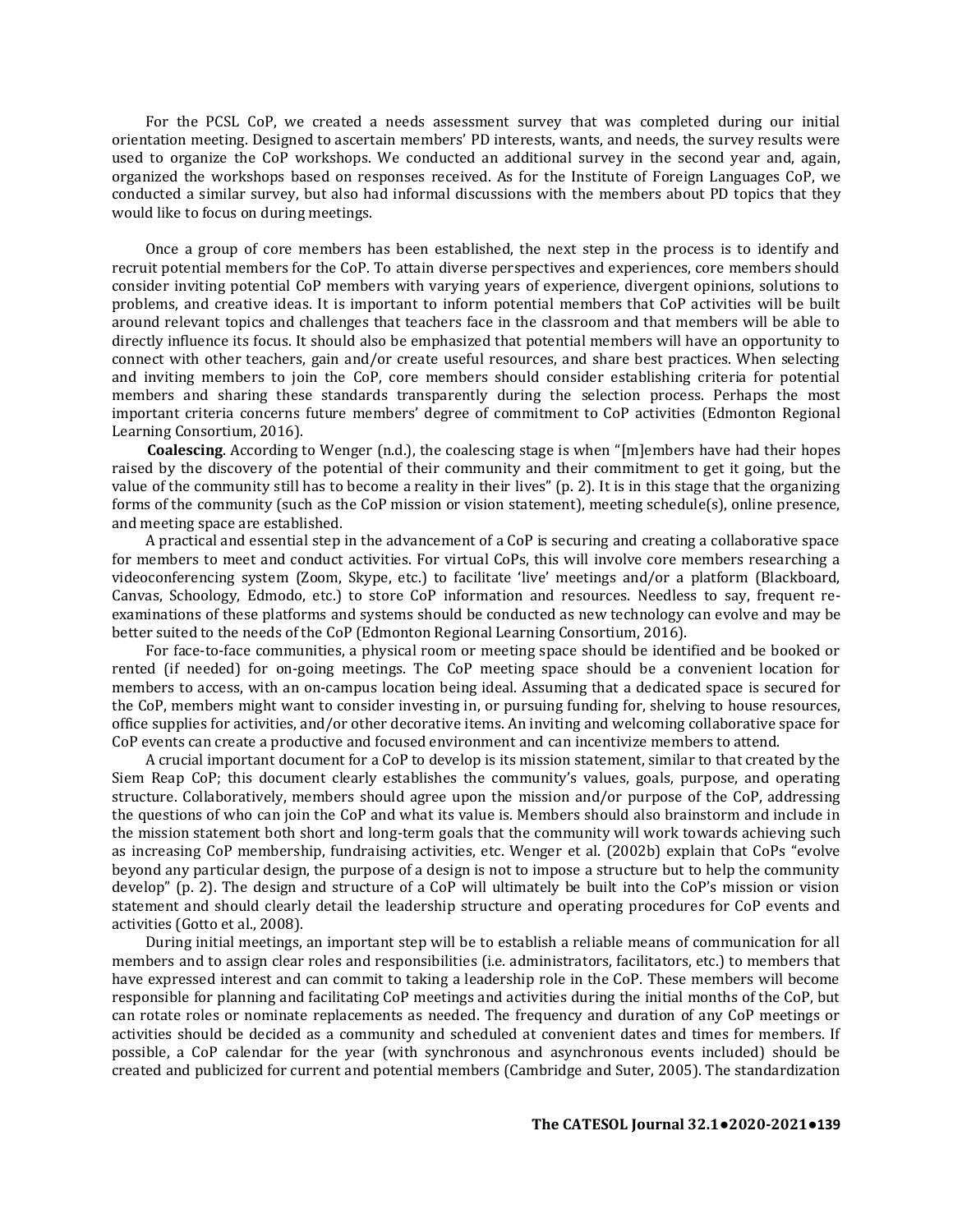of these meetings can instill confidence in the mission of the CoP and clarify the focus of events for both internal and external members of the CoP.

For the PCSL CoP, members were partnered and asked to plan and facilitate a half-day workshop using the PCSL curriculum. After the workshops, a reflection and feedback activity was conducted. During the second part of the day, an additional PD workshop (based on the need assessment) was facilitated by the CoP leaders. For the Institute of Foreign Languages CoP, the lead facilitators assumed responsibility for the first few meetings, after which CoP members were asked to sign up to present/facilitate a meeting for the remainder of the school year.

**Maturing**. As the CoP begins meeting regularly and establishing routine procedures, it is important for community leaders to observe how members are engaging in the CoP activities and to modify the CoP focus and activities to be responsive to members' needs. For the PCSL CoP, for example, we substituted some PD workshop topics based on feedback from the PCSL CoP members who wanted more topics such as time management as opposed to TESOL-related ones. These changes definitely increased engagement. As Wenger (n.d.) notes:

...[n]ow that the community has coalesced, people know that they do have some useful things to share, that relationships between community members are enduring, and that the community has enough resilience to survive. At this point a community is ready to develop a self-conscious identity as a community.

Successful routines, procedures, and activities should be replicated while any impractical or ineffectual practices should be discarded. To exemplify, in the PCSL CoP workshops coupled with a reflection/feedback component proved to be highly popular. This format thus became a standard format, as members reported enjoying working with each other to plan the workshop and found the reflection/feedback sessions to be helpful and empowering. Similarly, ideas such as sharing stories of community and individual achievements or creating opportunities for members to earn awards or recognition can lead to increased engagement and momentum (Lupton et al., 2017). CoP meetings can also be an opportune time to "facilitate discussions about the community itself, including the community culture, processes and practices, technology, and individual motivations for participating in the community" (Lupton et al., 2017).

In addition to designing responsive CoP activities, another way to create awareness of the CoP's purpose and focus is to consider generating an official name and/or logo (Lupton et al., 2017). Additional benefits of "branding" your CoP can be to legitimize the CoP to the administration, attract new members (by offering membership in a professional organization that can be added to a curriculum vitae or resume), increase the brand recognition of the CoP, and communicate the CoP's mission and purpose to an external audience (Lupton et al., 2017).

To encourage buy-in and sustain the CoP, core or lead members can create opportunities for more novice members to rotate into or assume a greater role in the community. It is the responsibility of CoP leaders to identify emerging roles that CoP members could step up to fill and to ensure that this process is fair and transparent. As well, CoP members can be assigned to special groups to work on projects or activities that support the CoP. This additional commitment from CoP members will hopefully lead to the recognition that it is ultimately the members' responsibility to steward the knowledge that the CoP constructs.

**Stewardship.** According to Wenger (n.d.):

…[t]aking explicit responsibility for stewarding expertise in its domain means developing its practice to its full potential. To this end, the community has to start thinking strategically about the knowledge it has accumulated and the knowledge it needs to create. It has to maintain energy and explore the leading edge of its practice" (p. 3).

At this point, the CoP should already have systems and processes in place for collecting and storing (either physically or virtually) any materials that members have collected. It is in this stage in the lifecycle that members should look critically and evaluate what gaps (if any) exist and how to ensure that the CoP is cultivating and promoting cutting-edge techniques and activities. The CoP must stay current if it wants to remain relevant to its members and its host organization. This knowledge can also be used by or presented to institutional administrators or contacts so that more informed educational or policy decisions can be made, thus increasing the visibility and legitimacy of the CoP to institutional or organizational leadership.

The CoP may want to employ several strategies to maintain excitement and momentum. Potential approaches include strategically reaching out and cultivating relationships with various people and organizations (including other CoPs) that can serve as sources of expertise as well as inviting "outsiders" to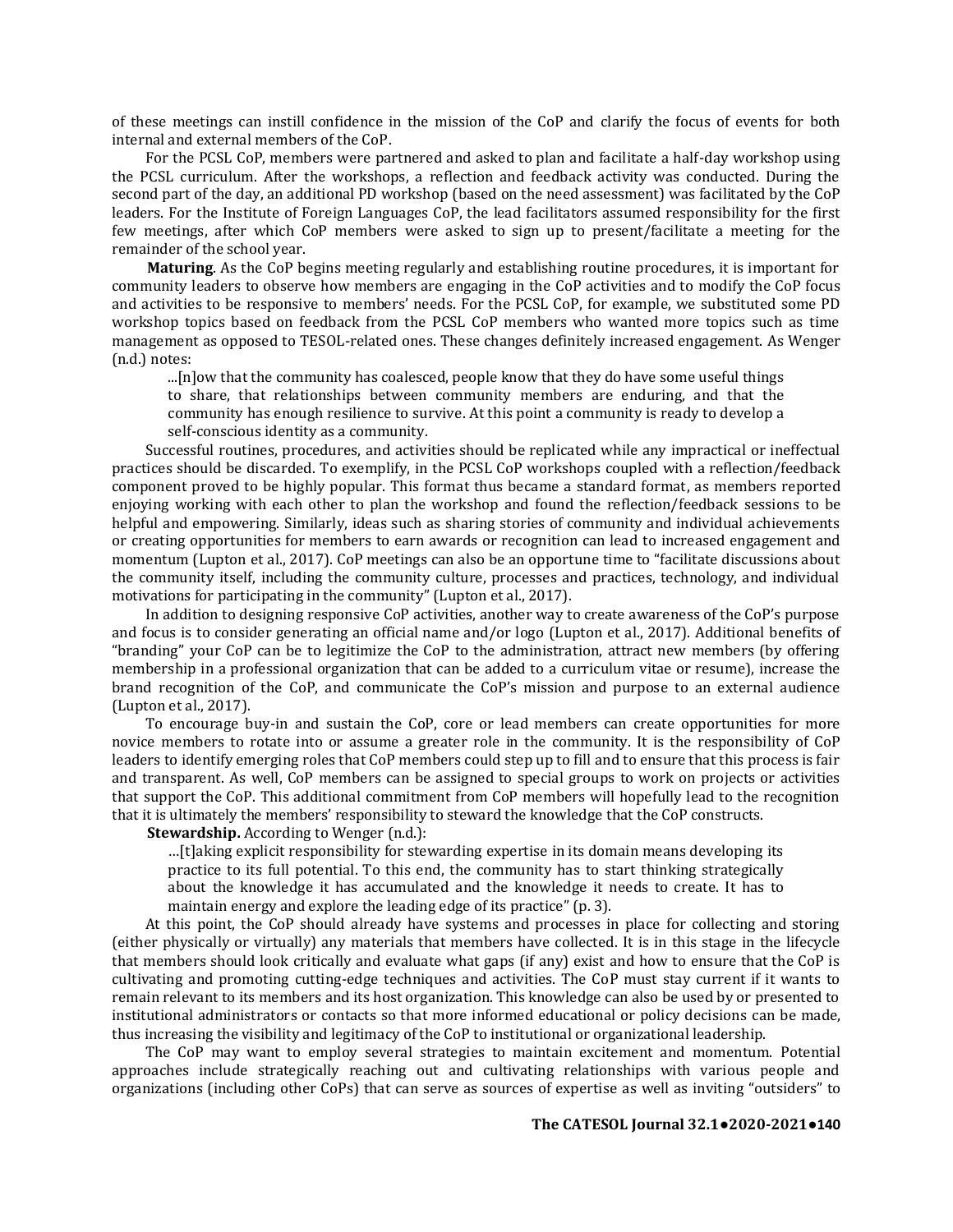offer perspectives on how the CoP could improve or leverage existing talent in a new way (Wenger, n.d.). These new connections and perspectives can foster new projects, experiences, and more opportunities for CoP members, which will energize and perhaps lead the CoP in a new direction.

**Transformation**. To maintain relevance and responsiveness to the CoP's need, the CoP can regularly "take the pulse" of the CoP through surveys or interviews to assess CoP members' expectations and attitudes. The metrics of success will be different for each CoP and as the community evolves and changes, this definition could also potentially change (Lupton et al., 2017). These "check-ins" might lead the CoP down an unexpected path or even split the CoP into two separate groups. It is natural for a CoP to change, expand, split, combine, or even to lose relevance and slowly fade away. The continuation or legacy of the CoP will be determined by the passion of its members and "this makes its will to live an expression of the human spirit and whatever legacy it leaves behind more meaningful" (Wenger, n.d. p. 5).

#### *How to Sustain a CoP*

Once established, it falls to the CoP leaders to generate interest in the CoP's mission and to entice new members to join the community. The goal here is to ensure that the CoP grows along with its membership and continues to reflect the needs and interests of its membership. Selected recommendations for helping to sustain a CoP follow.

**1. Securing internal and external support.** Although it is critical that a CoP start with individual commitment, practical considerations such as securing a place to meet and receiving support from school authorities (e.g., school principals, school management team members, senior teachers/professors) are vital in starting and sustaining a CoP. Where feasible and crucial to the life span of the CoP, securing external sources of support (e.g., from publishing companies, embassies and consulates, professional organizations, non-governmental organizations) to provide additional incentives for members (such as travel grants for conferences) is also desirable.

**2. Delineating the roles and responsibilities of members**. The roles of CoP coordinators and core members are crucial to its overall success. Leadership needs to maintain the vision and mission of the CoP and keep track of where, how, and what to do in CoP meetings. CoP coordinators or facilitators should help with finding consensus on the dates to meet and the topics to be discussed; they and other core members should also help to facilitate the discussions.

**3. Building interpersonal relationships among CoP members**. Working together is all about mutual understanding. Once the CoP members begin to feel a sense of belonging and support, they become more receptive to collaborating−not only with other CoP members but as well with other colleagues. They also become more open to constructive feedback from colleagues and look for ways to try new things in their classrooms to better their teaching. As noted by Borg (2012):

…teachers who volunteer to become part of a CoP also have responsibilities within that community. In order to sustain the community, they need to find ways to work together, negotiate professional and personal tensions and differences, value PD opportunities (together and individual differences), embrace greater leadership roles (internally and externally) and openly celebrate success together. (p. 314)

**4. Fostering a sense of inclusivity.** There are inevitably peripheral members of the CoP who occasionally join CoP meetings (for example, when the topics of the meetings match their own interests) but who do not attend on a regular basis. These may be teachers of English from other English language schools, those teaching young learners, MA in TESOL students, pre-service teachers at a given language institute, or those from other regions, provinces, or outlying areas. In this regard, it is the core members' responsibility to make these peripheral members feel a sense of belonging, thus encouraging them to troubleshoot their professional difficulties together with the CoP's core members.

**5. Instilling confidence in more novice members**. Participation in a CoP helps its members−especially those who are more novice−to benefit from the PD opportunity of being mentored by more senior faculty members. This may take the form of troubleshooting classroom problems by having discussions either informally or during the face-to-face monthly meetings. Alternatively, those members who are less experienced in conducting research may also be mentored by CoP members with more experience in this domain.

**6. Creating an e-community.** Creating a CoP e-community (e.g., through CoP Facebook pages) serves several purposes. For one, it provides a convenient venue for reminding members of upcoming physical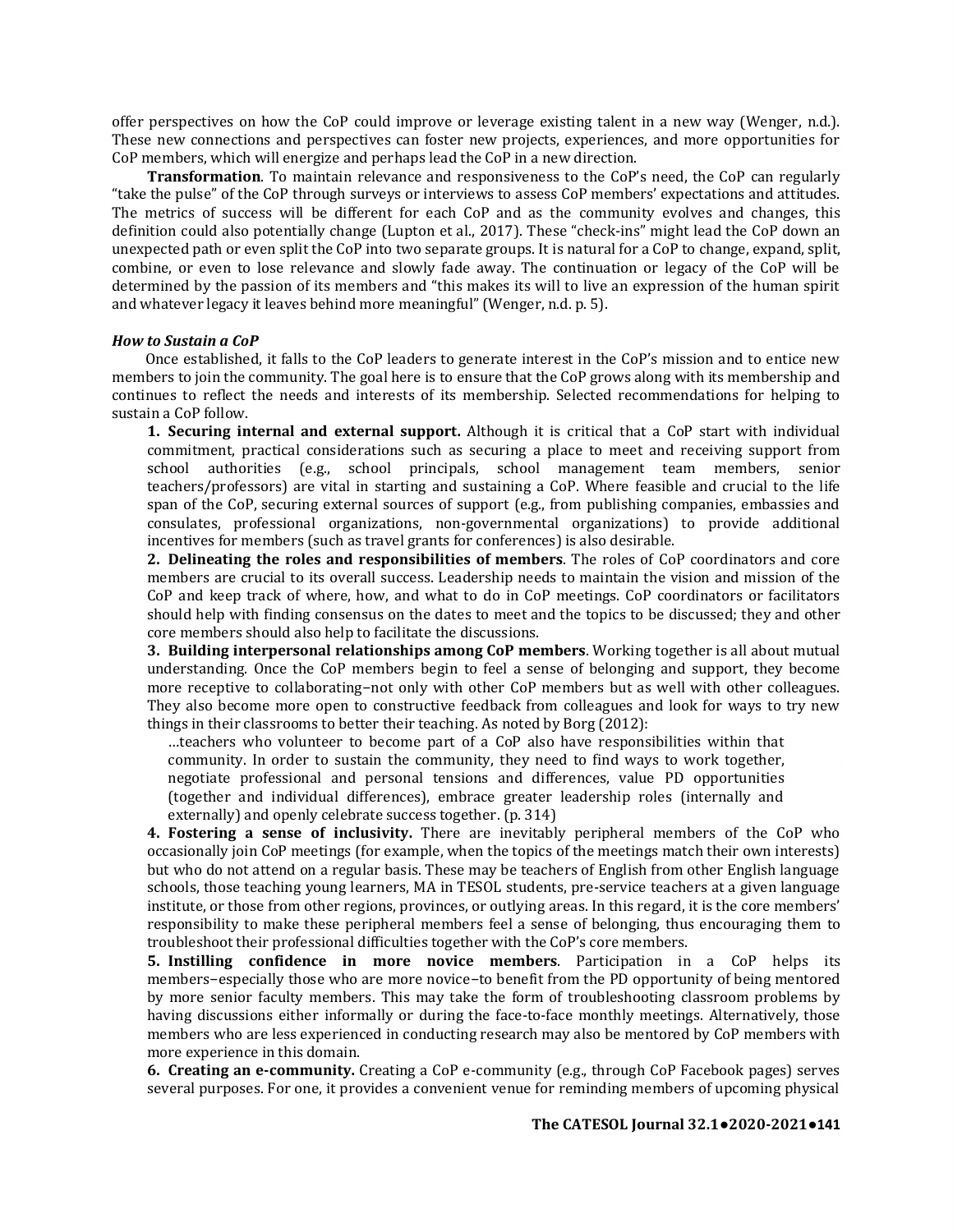or virtual meetings, conferences, funding opportunities, and the like. Moreover, it connects members regardless of their geographical differences. Providing members with access to an easily-accessible online discussion venue creates opportunities for its members (both core and peripheral) to be informed by postings shared by the other community members as well as to disseminate information of interest to the community at large.

EL teaching is a field that prepares future educators, professionals and leaders for the ever-changing demands of the 21<sup>st</sup> century. It is of little surprise that CoPs—a PD model created by teachers, for teachers, and with the flexibility to evolve and meet ever-changing demands—should hold such appeal in the field of TESOL. The authors hope that the successes of the CoPs described in this article inspire other teachers to explore this model for creating responsive and engaging PD in their teaching communities. It is also hoped that the recommendations for creating and sustaining a CoP will give readers who would like to implement a CoP with their peers and colleagues concrete steps to get started. While there are certainly challenges that accompany the implementation of a less traditional form of PD, the authors firmly believe that they are vastly outweighed by the numerous benefits. As one of the members of the Lower Mekong Initiative CoP recognized, a CoP is simply an extension of the informal conversations that teachers have about how they teach during lunch breaks and recess. In her words: "I think if more people know the benefits of a CoP and this kind of professional development, they would be more creative with the way that they communicate with their peers and their colleagues."

## *Authors*

*Donna M. Brinton is an educational consultant based in Los Angeles, California. She is the co-author/co-editor of numerous professional texts and articles on English language teaching. She frequently works in the international arena and has served as an English Language Specialist with U.S. Department of State on international projects.*

*Kimberly Chilmonik is a Senior Programs Officer with the U.S. Department of State's Office of English Language Programs where she supports global outreach and education initiatives. She previously served as an English Language Fellow for the Professional Communication Skills for Leaders project in Cambodia.*

*Andrea Echelberger is the ESL Training Coordinator at Literacy Minnesota where she conducts professional development for adult language teachers and volunteers throughout Minnesota. Andrea has worked with refugees and immigrants in St. Paul, MN for over 16 years, and served as an English Language Fellow for two years in Cambodia.*

*Bot Koi is the Training Supervisor for AIA Life Insurance in Siem Reap, Cambodia, where he trains people from different backgrounds to be insurance advisors. He also serves as Communication Manager for the local English language community of practice. Formerly, he was a university lecturer in Siem Reap.*

*Sarina Monh has been serving as a lecturer of English at Royal University of Phnom Penh since 2005. From 2015- 2017, she was a facilitator for the Lower Mekong Initiative Professional Communication Skills for Leaders seminars. She received her M.A. in Educational Development from Hiroshima University, Japan, in 2010.*

#### **References**

- Borg, T. (2012). The evolution of a teacher community of practice: Identifying facilitating and constraining factors. *Studies in Continuing Education, 34*(3), 301-317.
- Cambridge, D., & Suter, V. (2005). *Community of practice design guide: A step-by-step guide for designing & cultivating communities of practice in higher education.* Louisville, KY: EDUCAUSE Learning Initiative. https://library.educause.edu/resources/2005/1/community-of-practice-design-guide-a-stepbystepguide-for-designing-cultivating-communities-of-practice-in-higher-education
- Edmonton Regional Learning Consortium. (2016). *Creating communities of practice*. Edmonton: Alberta: Learning for All. http://www.communityofpractice.ca/